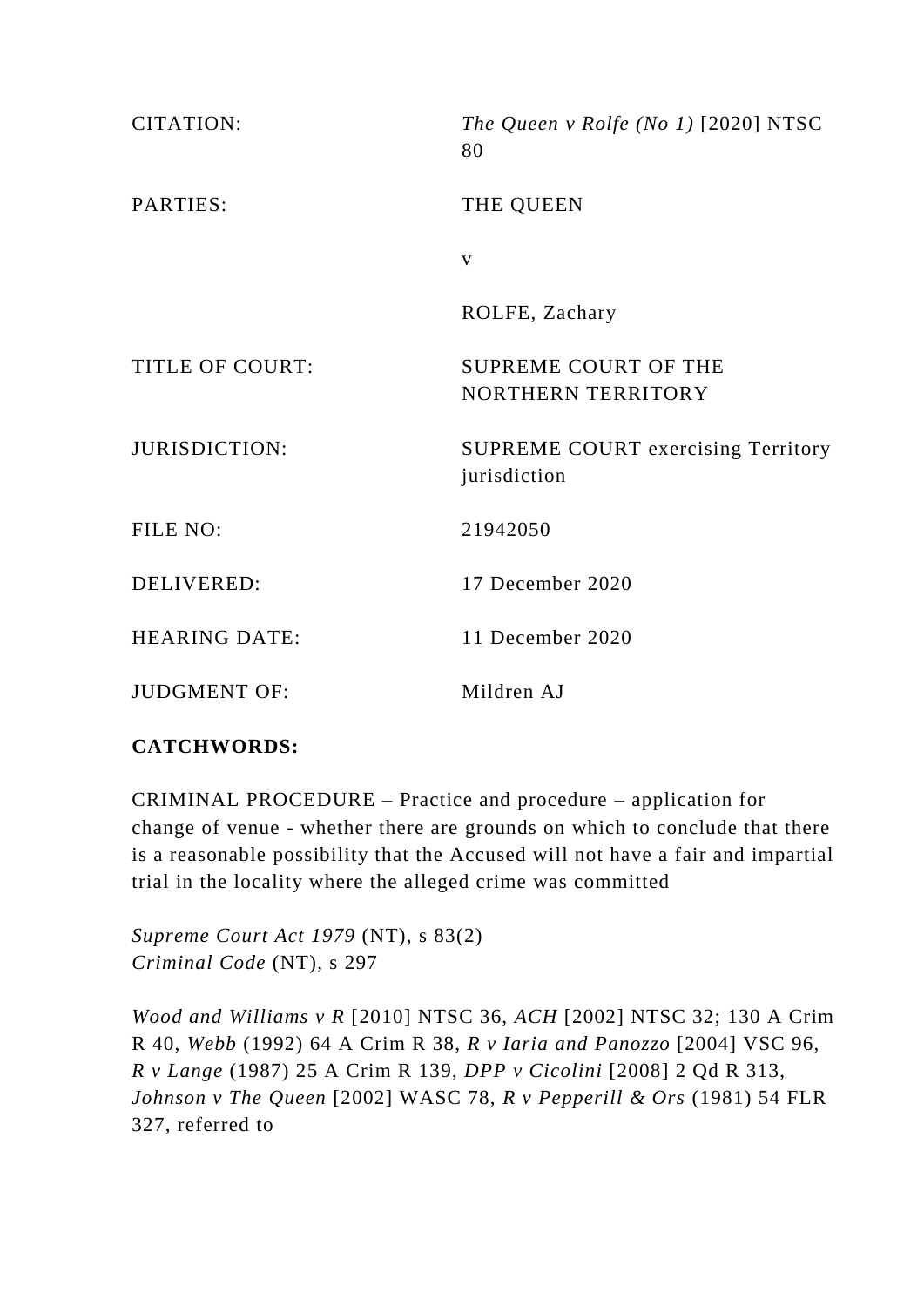# **REPRESENTATION:**

*Counsel:* Crown: S Callan SC Accused: D Edwardson QC *Solicitors:* Crown: Office of the Director of Public Prosecutions Accused: Tindall Gask Bentley Judgment category classification: A Judgment ID Number: Mil20566 Number of pages: 14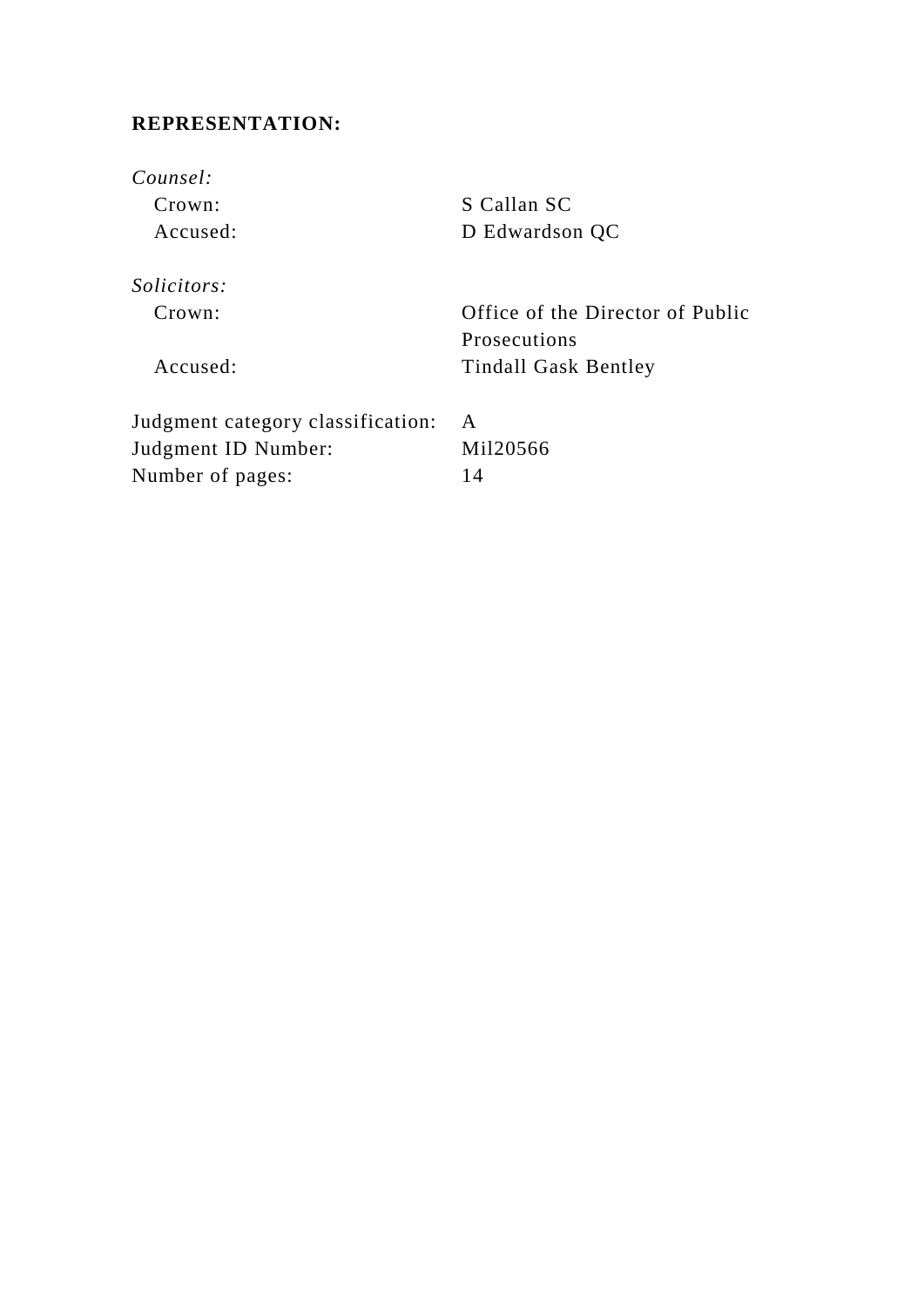### IN THE SUPREME COURT OF THE NORTHERN TERRITORY OF AUSTRALIA AT ALICE SPRINGS

*The Queen v Rolfe (No.1)* [2020] NTSC 80 No. 21942050

BETWEEN:

#### **THE QUEEN**

AND:

#### **ZACHARY ROLFE**

CORAM: MILDREN AJ

REASONS FOR JUDGMENT

(Delivered 17 December 2020)

#### **Introduction**

- [1] The Accused, Zachary Rolfe, is charged on indictment with one count of murder in relation to the shooting of the Deceased, Charles Arnold ("Kumanjayi") Walker at Yuendumu on 9 November 2019.
- [2] In short summary, the Crown case against the Accused is that the Deceased was a 19 year old male residing in Yuendumu community. The Deceased had previously been convicted and sentenced to 16 months imprisonment suspended (with conditions) after 8 months in relation to an aggravated assault and other offences. After his release from gaol the Deceased was required to abide by a curfew and other conditions including the wearing of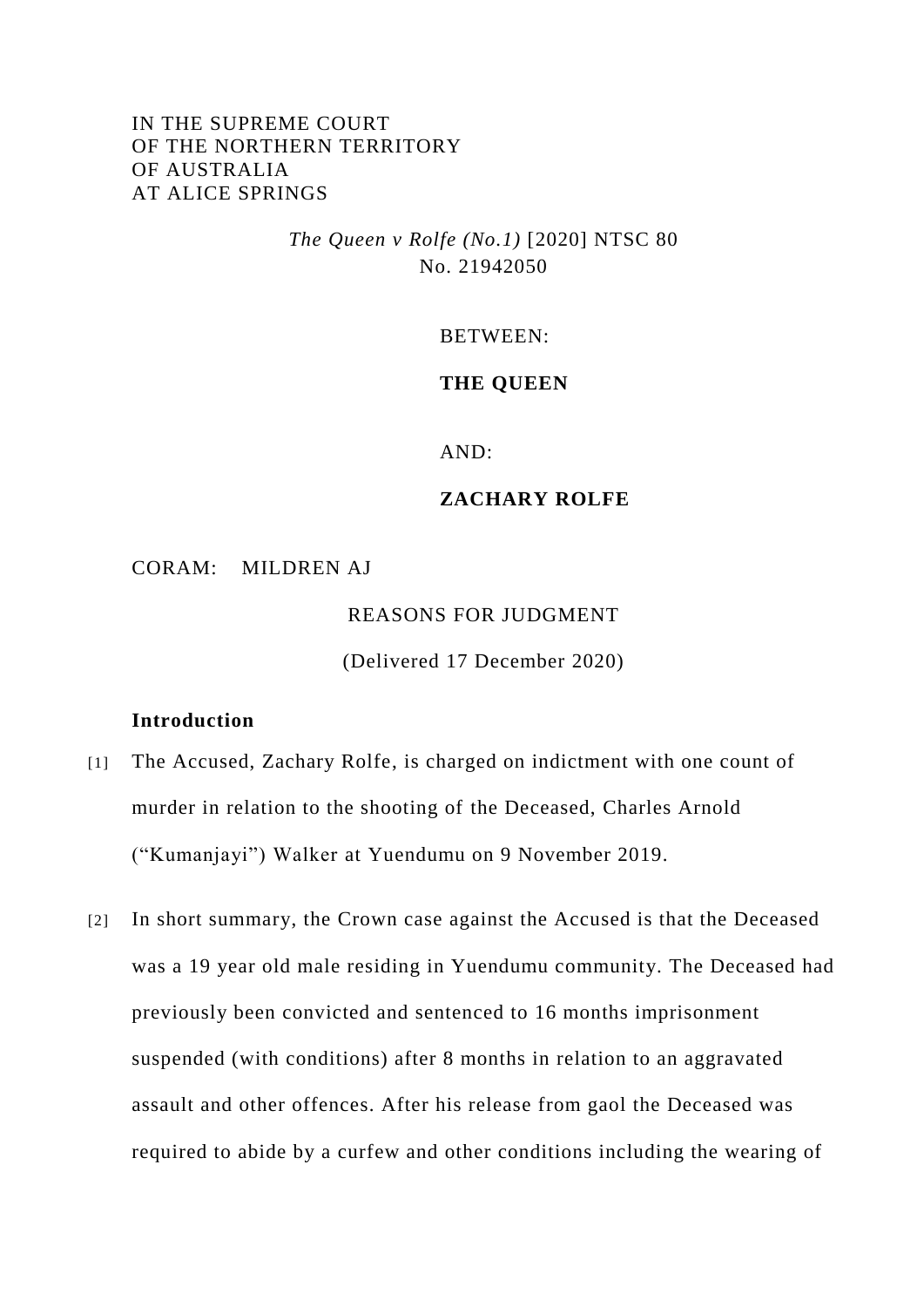an Electronic Monitoring Device and remaining at a nominated residence, namely Central Australian Aboriginal Alcohol Program Unit (CAAPU) in Alice Springs. Subsequently the Deceased removed the Electronic Monitoring Device and could not be located. Police efforts to locate the Deceased were unsuccessful and on 5 November 2019 a warrant was issued for his arrest.

[3] On 6 November 2019, police at Yuendumu attempted to arrest the Deceased at House 577, Yuendumu. The Deceased threatened police with a small axe and then fled. On 7 November 2019, the Accused, a police Constable, along with other police attempted to locate the Deceased with a view to arresting him. The Accused and other police had viewed Body Worn Video (BWV) of the attempt to arrest the Deceased the previous day. Over the next two days police, including the Accused, made extensive enquiries in Yuendumu in an attempt to locate the Deceased without success. This included searching House 577 on 9 November 2019. Information was received that the Deceased may have been at his mother's house which was either House 511 or House 518. Police arrived at House 518 and following information received from people they spoke to at that location, the Accused instructed an officer to check House 518 whilst another officer went to House 511. Following further enquiries the Accused and Constable Eberl asked permission from the occupants of House 511 to search it. Constable Eberl entered first, holding a torch. He found the Deceased in a room and asked him to confirm who he was. The Deceased provided a false name. The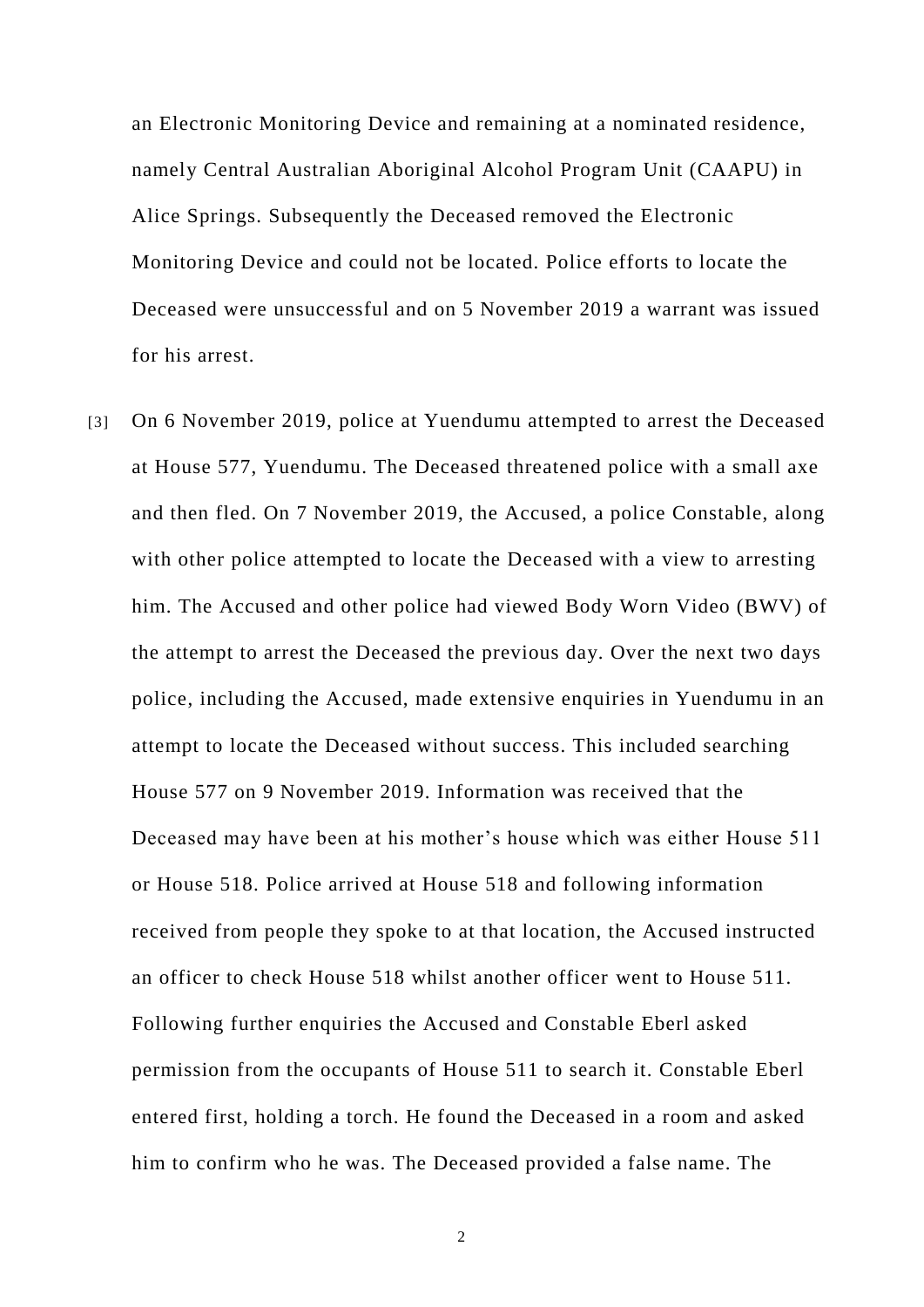Deceased was then guided to a position where he was placed with his back to a wall whilst the Accused attempted to identify him by holding a photo of the Deceased on the Accused's mobile phone next to the Deceased's face. This occurred at about 7:21pm. The Deceased continued to deny that the person in the photo was himself. A struggle then ensued as Constable Eberl and the Accused attempted to restrain the Deceased. During that struggle, the Deceased stabbed the Accused once to his left shoulder with a small pair of medical scissors. The Accused stepped back, drew his firearm and as Constable Eberl and the Deceased continued to struggle, the Accused shot the Deceased once to the middle right region of his back. Constable Eberl took the Deceased to the ground on top of a mattress on the opposite side of the room, said to be a bedroom. As the Deceased lay on his right side with his right arm holding the scissors beneath him, Constable Eberl was partially on top of him. Constable Eberl had pinned the Deceased's left leg and had his right arm around the Deceased's neck in order to control him. The Accused moved forward toward Constable Eberl and the Deceased, placed his left hand on Constable Eberl's back then fired a second shot, 2.6 seconds after the first shot, followed by a third shot fired 0.53seconds after the second shot. Both shots were fired at point black range less than 5cm from the left chest area. One of those shots was the fatal shot. The Accused then holstered his gun and assisted Constable Eberl in attempting to handcuff the Deceased who was still struggling and who was still holding the scissors in his right hand. The Accused was handcuffed and taken to a police vehicle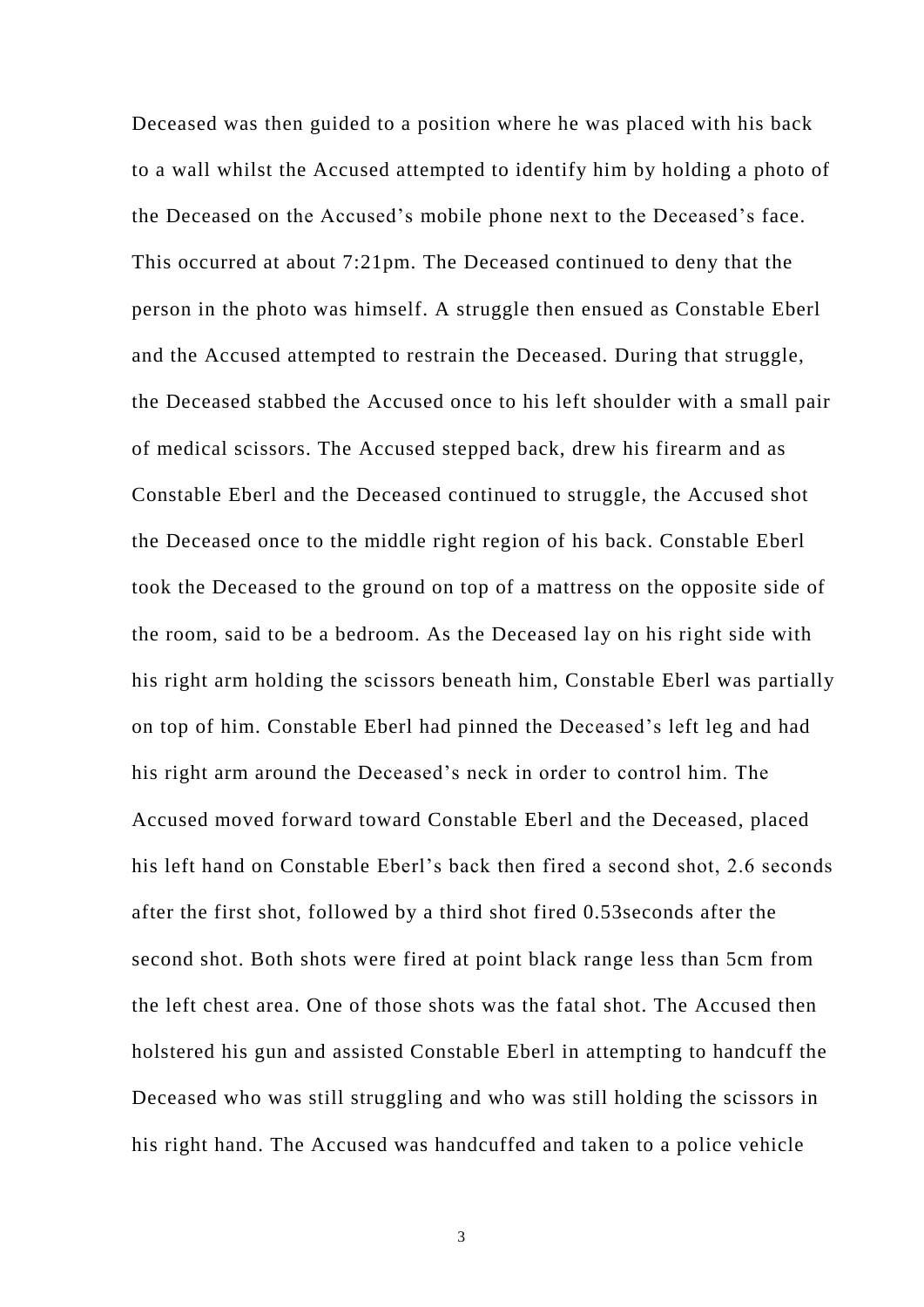outside House 511 where he was transported to the Yuendumu Police Station where first aid was administered. As there were no medical staff at the community at the time, medical staff were dispatched from Yuelamu Community to assist. The Deceased was declared dead at 9:28pm.

- [4] The Accused was arrested on 13 November 2019 and was subsequently granted bail. For various reasons the Crown says that shots two and three were unjustifiable as they were unreasonable, unnecessary and disproportionate to the circumstances because the Accused had a range of less than lethal tactical alternatives open to him. Shots two and three were not in the exercise of any power or function under the *Police Administration Act 1978* (NT). Further, the Crown case is that at the time of firing the shots the Accused intended to cause serious harm to the Deceased.
- [5] The shooting was captured by BWV worn by Constable Eberl and the Accused.
- [6] A committal hearing took place before his Honour Judge Birch in the Alice Springs Local Court between 1 and 3 September 2020. On 26 October 2020 the Court found that there was a case to answer and committed the Accused to stand trial in the Supreme Court. A trial date has been fixed for five weeks commencing in Alice Springs on 19 July 2021.
- [7] The defence case at trial will be that at all relevant times the Accused acted lawfully when he discharged his firearm in self-defence and in defence of Constable Eberl. It will be further contended that the Accused acted in good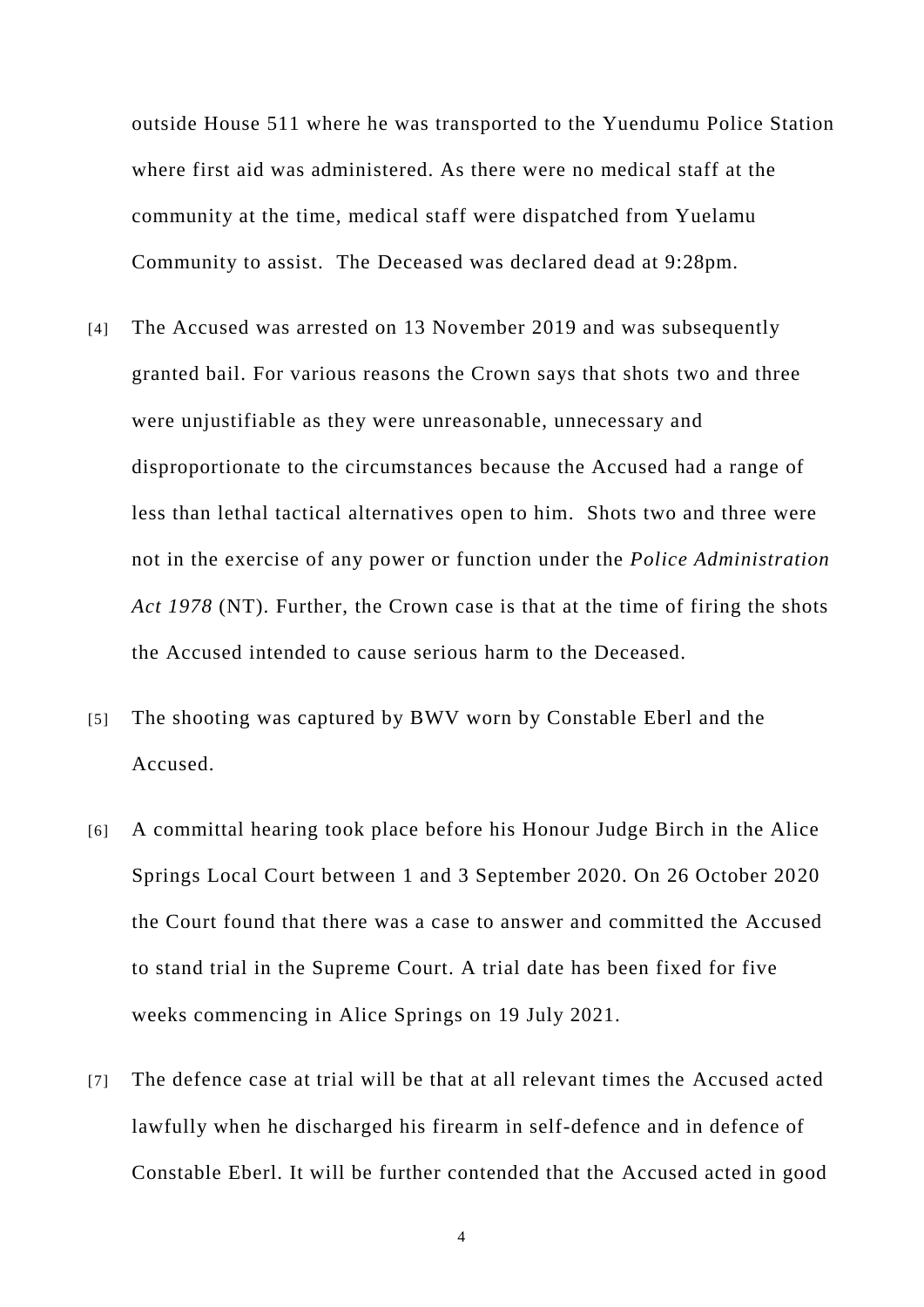faith in accordance with s 148B(1) of the *Police Administration Act 1978*  $(NT)$ .

### **The application to change the venue**

[8] The power to make an order to change the venue of the trial is contained in s

83 (2) of the *Supreme Court Act 1979* (NT):

Where a person is required to appear before the Court, or has appeared before the Court, at a particular time and place in a criminal proceeding, the Court may, at any time, on good cause being shown:

- (a) Order that the proceeding be had or continued, or that a person appear for sentence, before the Court at another place; and
- (b) Make such further orders, including orders as to bail and recognizances, as it considers necessary in the circumstances.
- [9] A similar power is contained in s 297 of the *Criminal Code (NT).*
- [10] In a case such as the present, where the application is largely based upon inflammatory pre-trial publicity or antipathy, the test is whether there are grounds on which to conclude that there is a reasonable possibility that the Accused will not have a fair and impartial trial<sup>1</sup>. The discretion, though wide, will not be lightly exercised.<sup>2</sup> In considering this question, not only must the trial of the Accused be fair, but it is important to ensure that justice is seen to be done.<sup>3</sup>

 $\overline{a}$ 

**<sup>1</sup>** *Wood and Williams v R* [2010] NTSC 36 per Blokland J at [7], citing *ACH* [2002] NTSC 32; 130 A Crim R 40 and *Webb* (1992) 64 A Crim R 38.

**<sup>2</sup>** *ACH* [2002] NTSC 32; 130 A Crim R 40 at [17] per Martin CJ.

**<sup>3</sup>** *R v Iaria and Panozzo* [2004] VSC 96 at [4]4-[5] per Nettle J; *R v Lange* (1987) 25 A Crim R 139 at 140 per de Jersey J; *Wood and Williams v The Queen* [2010] NTSC 36 at [7]-[8] per Blokland J.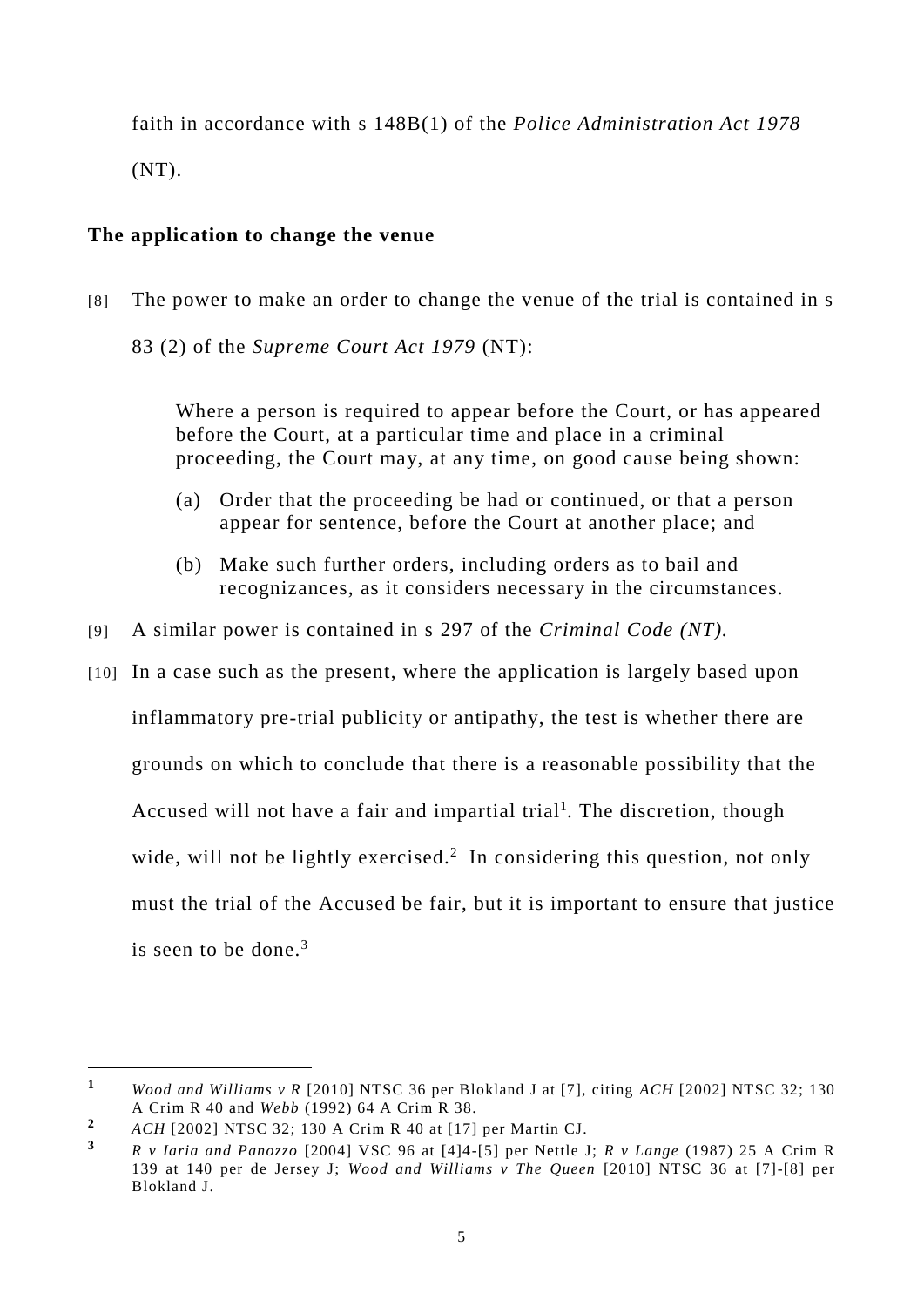[11] However that may be, as was said in *Director of Public Prosecutions v Cicolini*<sup>4</sup> the words "good cause" are very general in nature and are not confined to causes of any particular description. The circumstances under which applications under the provisions must be considered are extremely variable. It is essential that each case is determined on its own facts. That said, it is generally speaking in the interests of the community that an offence should ordinarily be tried in the locality in which it is alleged to have been committed<sup>5</sup>. Why this should be so has not been discussed in any of the authorities to which I have been referred. One might specul ate that it is because of a combination of convenience for the witnesses who are likely to mostly come from the locality<sup>6</sup>, and the local knowledge of the jurors in relation to background matters such as a knowledge of the locality where the crime was committed which might otherwise have to be proved by the calling of evidence; but there may also be other reasons. In the present case, the alleged crime was committed inside a house in Yuendumu, which is a community approximately 300 kilometres North West of Alice Springs. It is located on Aboriginal Land and is not generally accessible to the public without a permit. It is sufficiently remote from Alice Springs to provide only a weak claim to be in the locality where the crime was committed. The Alice Springs jury roll does not extend to Yuendumu. It is unlikely that any potential juror would have had reason to visit the area unless the potential

 $\overline{a}$ 

**<sup>4</sup>** [2008] 2 Qd R 313 at [24]-[25].

**<sup>5</sup>** *Woods and Williams v The Queen* [2010] NTSC 36 at [5] and cases therein cited.

**<sup>6</sup>** *Johnson v The Queen* [2002] WASC 78 at [9].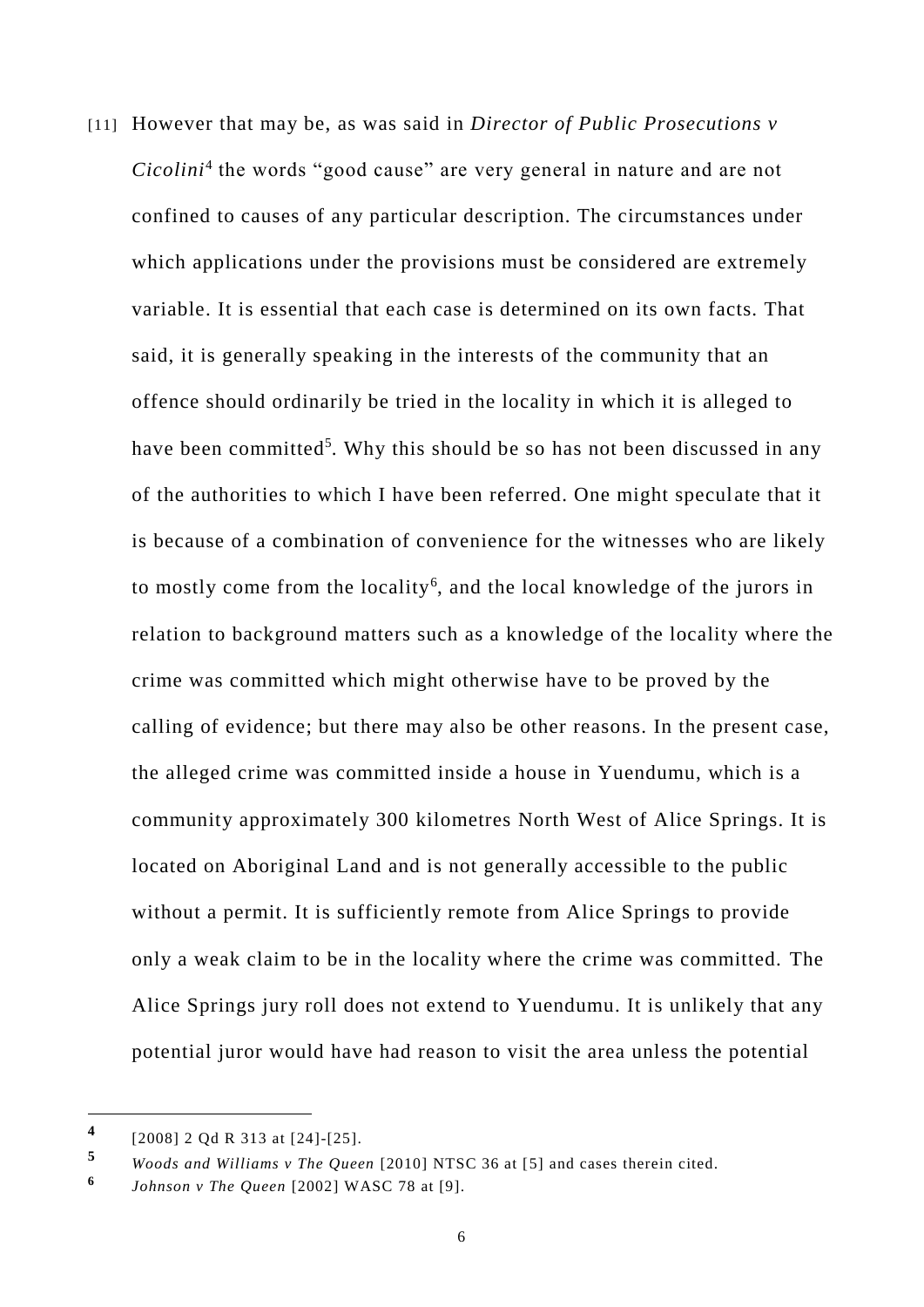juror was a police officer, nurse, relative of a resident, teacher or government worker or contractor. Some of these potential jurors would not be eligible to serve as a juror.

- [12] So far as concerns the convenience of witnesses and family members from Yuendumu who will be required or at least interested in attending the trial, I am told that none of the witnesses are actual eye-witnesses. Counsel for the Accused has indicated that these witnesses are not important to the defence case. They could give evidence by audio-visual link if their evidence was not admitted pursuant to ss 184, 190 or 191 of the *Evidence (National Uniform Legislation) Act 2011* (NT). So far as the family and members of the Yuendumu and Alice Springs public are concerned, the Court could make arrangements for them to be present by audio-visual link to Darwin from a Courtroom in Alice Springs at no cost to the Court or the taxpayer.
- [13] So far as the pre-trial publicity is concerned, I have been provided with four affidavits which attach articles from various websites. That this matter has attracted a great deal of publicity cannot be gainsaid. As of November 2019 there were approximately 1,029 publications on television and radio, 200 publications in the press and 135 publications on the internet. Some of the publications on the internet could be described as irresponsible and inflammatory; including allegations that the police shot the deceased whilst he was asleep in bed; making comparisons with police shootings of black Americans in the United States; reports of large gatherings outside of the Alice Springs Police Station shouting "Shame, shame, shame" interspersed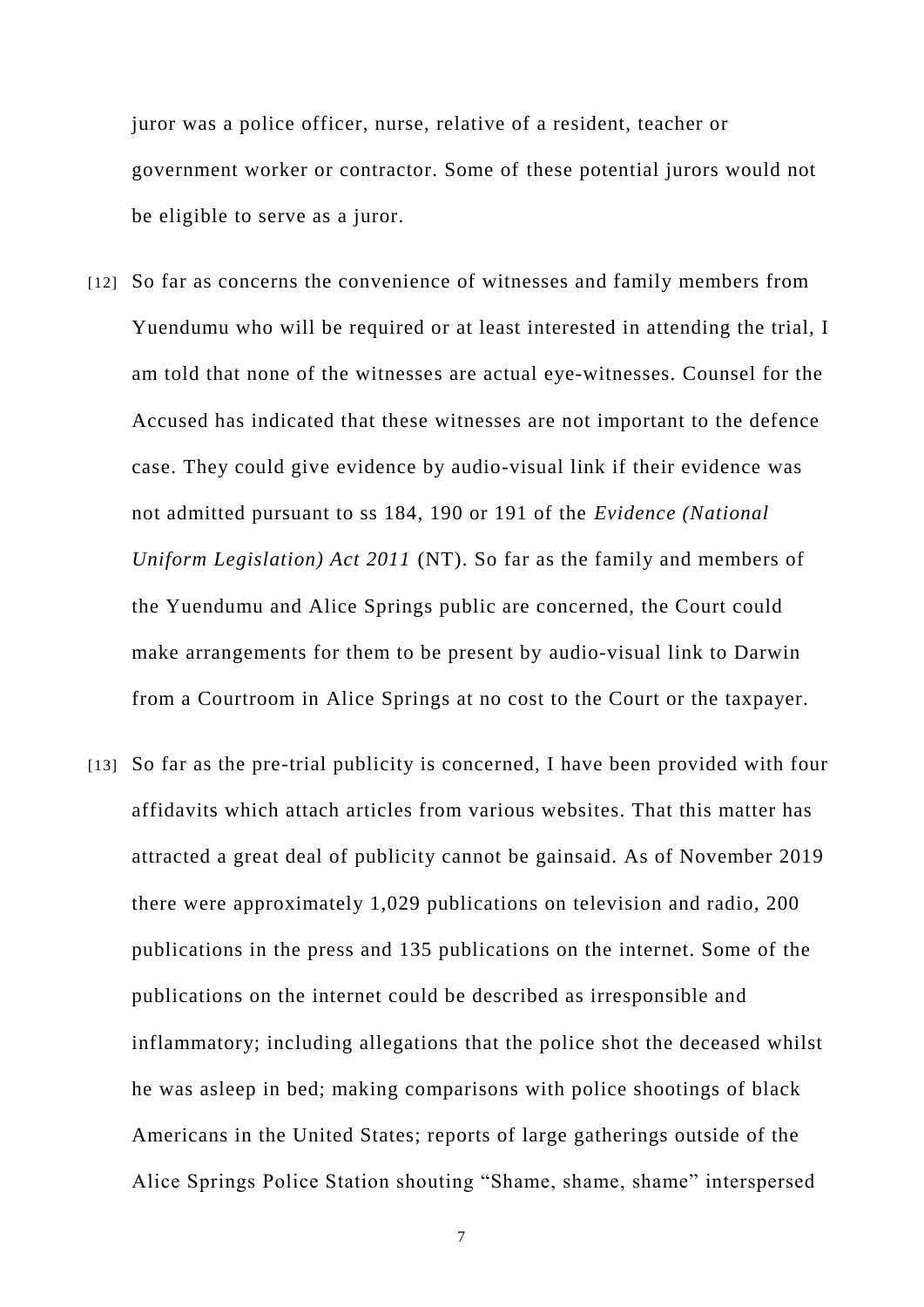with shouts of "They say justice, we say murder"; claims that the justice system was failing Aboriginal people, especially in Alice Springs; claims that the shooting by a police officer "is shaping as a flashpoint over race, respect and the servicing of remote indigenous communities"; a claim by someone described as an eye-witness that the Deceased was unarmed; claims that this was an execution style assassination of a young man in his bed; claims that when the shooting occurred the Deceased was lying in his bed looking at photos on his mobile phone; claims that a leading politician told a public meeting at Yuendumu that "consequences will flow" as a result of the investigation into the matter; reports of protest meetings in Alice Springs and at Yuendumu; a call by an elder to bring back "pay-back" even for nonindigenous people; a demonstration in Darwin by protesters chanting "Justice for Walker' and for police to "stop killing us."; referring to the shooting as a death in police custody when the fact of the matter is that the shooting occurred when the Deceased was resisting arrest; photographs of Aboriginal people holding banners calling for "Justice for Walker"; reports of the ICAC Commissioner at a rally in Alice Springs addressing the crowd and stating that "black lives matter" and that "anyone who says contrary to that is guilty of corrupt behaviour"; that after the Accused had been bailed the Accused had "left the Territory due to death threats"; that the police dragged the Deceased by the leg after the shooting and "chucked him in the paddy wagon"; that Northern Territory police "have demonstrated a reprehensible failure to properly respect or protect First Australians"; "it is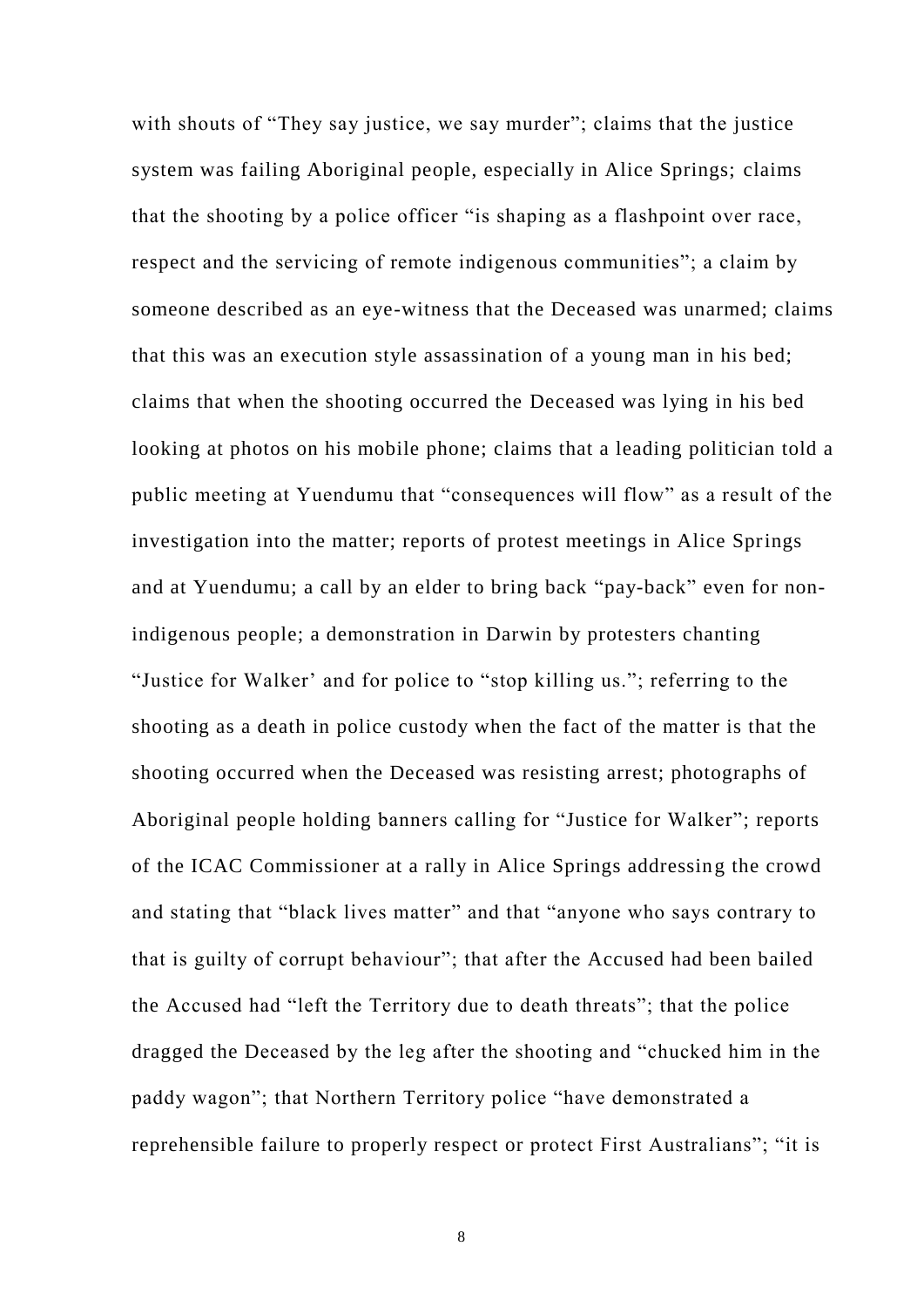outrageous and totally unacceptable that Mr Walker, a Warlpiri man, died in what should have been a routine encounter"; a suggestion that the Accused got special treatment when he was released on bail, comparing the situation with another case where the accused, an indigenous man who was charged with murder, was refused bail and eventually acquitted; "unrest has continued in several parts of the Northern Territory following the recent fatal police shooting of an indigenous teenager. A group of at least 30 youths left a trail of destruction in Alice Springs in the early hours of Friday, with police vehicles and at least six local businesses damaged" ; references to "institutional racism," the Black Lives matter movement, deaths in custody and police brutality all in one article; allegations of police racism in another article; suggestions in a recent interview with an Aboriginal elder from Yuendumu that soldiers who have served in Afghanistan should not be recruited to serve in remote communities as they may be suffering from PTSD "that may sort of trigger them"; and a very concerning article in a local Alice Springs community on-line news forum, which is circulated only to residents of Alice Springs, which published in late November 2020 that "the Federal Government is also investigating if Zach Rolfe murdered any civilians whilst he was an army officer serving in Afghanistan" followed by a later post which states "It is currently unknown if Zach Rolfe murdered any civilians whilst he was an army officer serving in Afghanistan". The evidence is that this post received 220 reactions, 115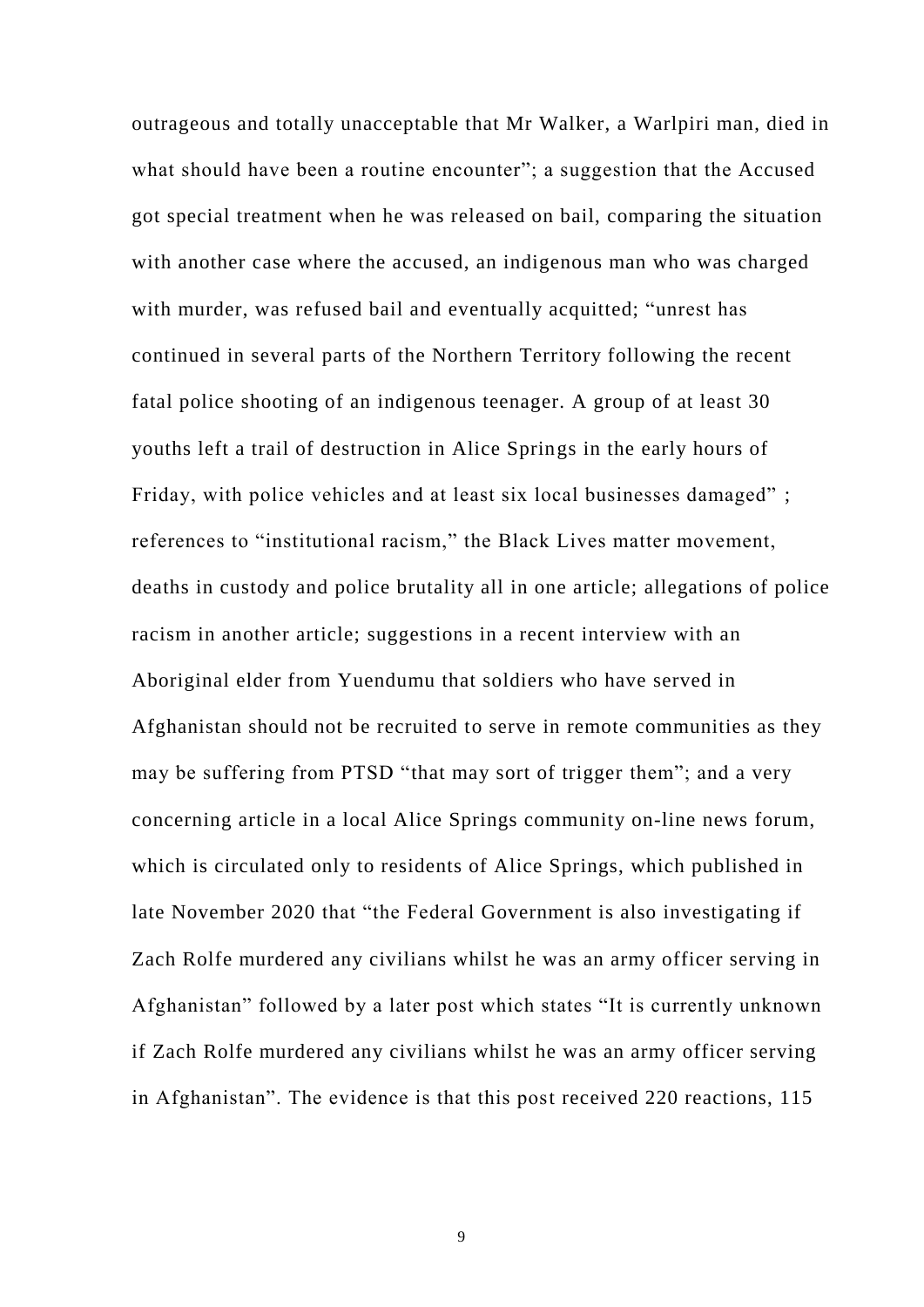comments and 340 shares. There is no evidence as to what the comments were.

- [14] Counsel for the Accused characterised the publicity as the worst he had ever experienced and far worse than the pre-trial publicity in *The Queen v Pepperill and Others*<sup>7</sup> which led to Muirhead J granting an application to remove a trial of five Aboriginal defendants from Alice Springs to Darwin. I do not think that factual comparisons with other decisions are particularly helpful. A lot has changed since 1981 when *Pepperill* was decided, not the least of which is that the prosecution have BWV of the actual event in this case which I understand is likely to be the most important evidence at the trial. It is also the case that much of this publicity reached a wider audience than Alice Springs, so on one view of it the same could be said of the publicity and its effect on the trial regardless of where it is held. According to the reports, there were demonstrations not only in Alice Springs, but in Darwin, Melbourne and Sydney calling for justice for the Deceased. That said, some of the publicity, including the recent article in the local Alice Springs community on-line forum, is not likely to be so widely read beyond Alice Springs residents and the potential juror pool.
- [15] Counsel for the prosecution submitted that it was inevitable that there would be conjecture, rumour and gossip about what had occurred which could be dealt with by appropriate directions to the jury. Having presided over many

 $\overline{a}$ 

**<sup>7</sup>** (1981) 54 FLR 327.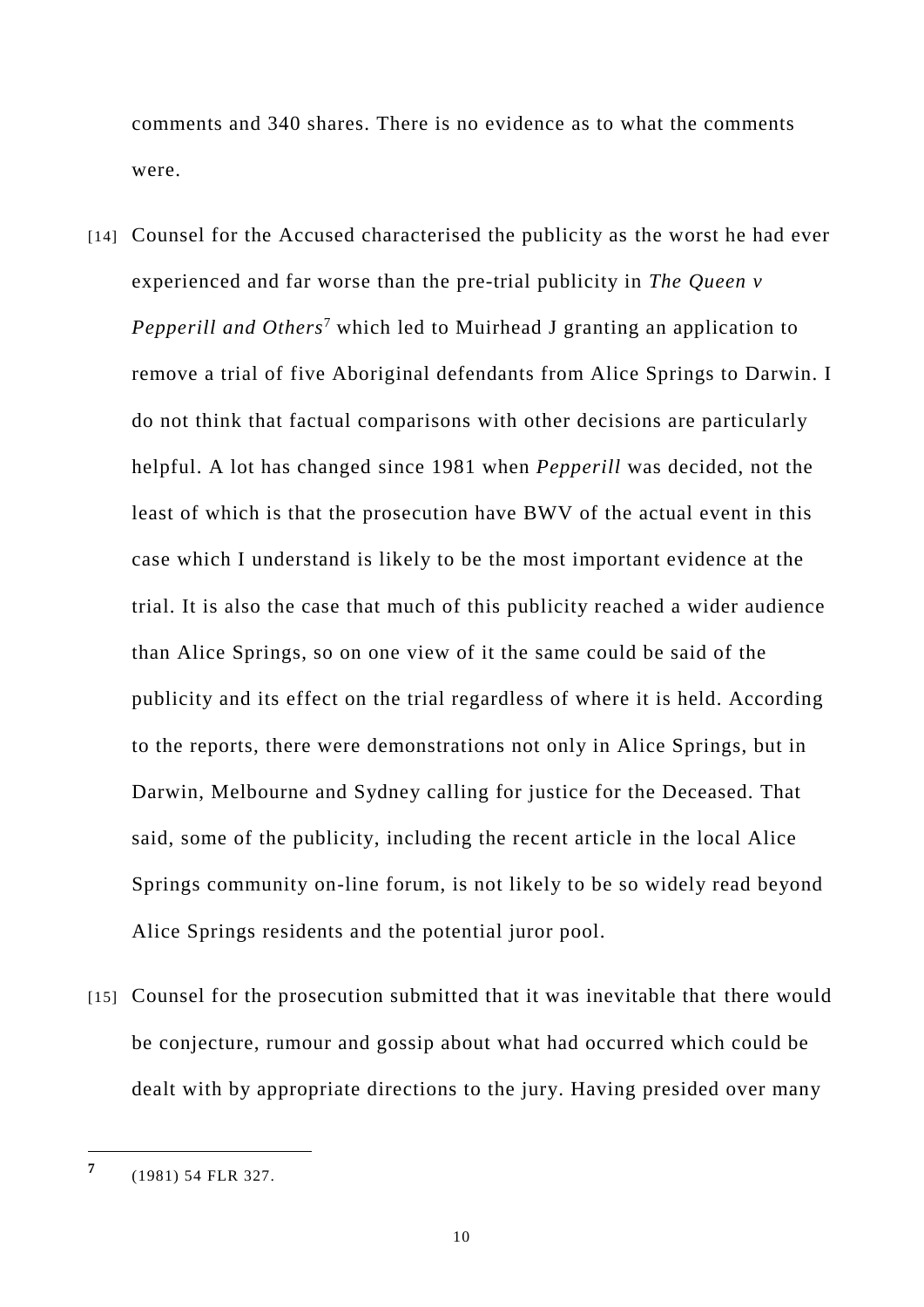criminal trials in Alice Springs over almost 30 years I accept that jurors in Alice Springs are just as likely as jurors in Darwin to do their best to comply with directions.

[16] So far as the "fade factor" is concerned, the real problem is the possibility that jurors may have in the back of their minds which have not faded, the demonstrations they have observed, the claims of racism, the claims of alleged police brutality and "black lives matter" slogans, the emotive allegation that this is just another death in custody which will result in no conviction, of the unrest in the town and the claim that the Accused is under suspicion for possible murders in Afghanistan and possibly trigger happy because of PTSD as a result of his service in the army, together with a local Aboriginal community expectation that there should be a conviction. There is little doubt in my mind that the jury will likely be intimidated by the subtle influence of the pressure of the outrage in the community and by the presence of a large gathering of indigenous people attending the trial to subconsciously be worried about the consequences of a not guilty verdict. Showing the BWV to an audience of family and community members is likely to be very distressing to them and one cannot discount the possibility of distressing and angry body language having an effect on the jury. I consider that the risk is likely to be lessened if the trial is held in Darwin because a Darwin jury will not be exposed to the same pressures to the same degree.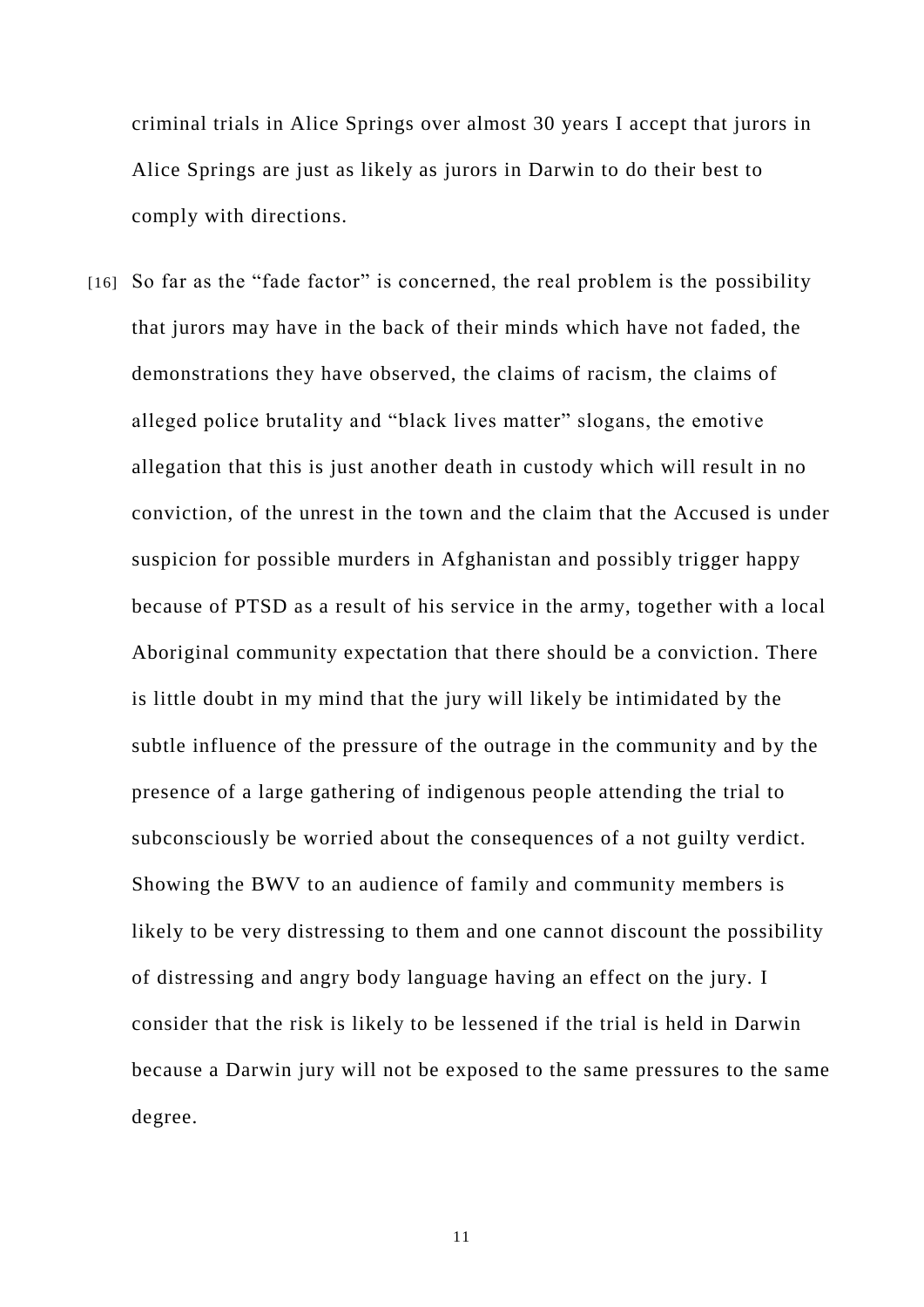- [17] Counsel for the Accused submitted that although the community members who attended the committal hearing were well-behaved and caused no trouble, the Accused was not required to be physically present on that occasion, whereas he will need to be physically present at his trial which gives rise to the potential for violence against him and his legal representatives. Counsel for the Crown submitted that this could be mitigated, if not prevented, by the presence of adequate security at the Courthouse. I am not convinced that there is a real likelihood of violence during the trial itself. I note that the Aboriginal elders from the community have, according to the reports in evidence, taken the lead to impress upon the community to remain calm and to allow the justice system to deal with the matter in accordance with law. However, the possibility of anger and violence cannot be so easily dismissed if there is a finding of not guilty. This may be so regardless of where the trial is held, but is less likely to threaten the Accused or his advisors, or for that matter, the jurors, if the trial is held in Darwin.
- [18] A submission was made by counsel for the Accused that the jury pool in Alice Springs is much smaller than in Darwin with the result that there is a stronger likelihood that the jury pool in Alice Springs is much more likely to have come into contact with the police in Alice Springs, and depending on their reaction to their personal experiences, may be affected either for or against the Accused. I do not accept that submission. It is true that the Alice Springs Jury Roll has a smaller number of members than Darwin: 15,319 as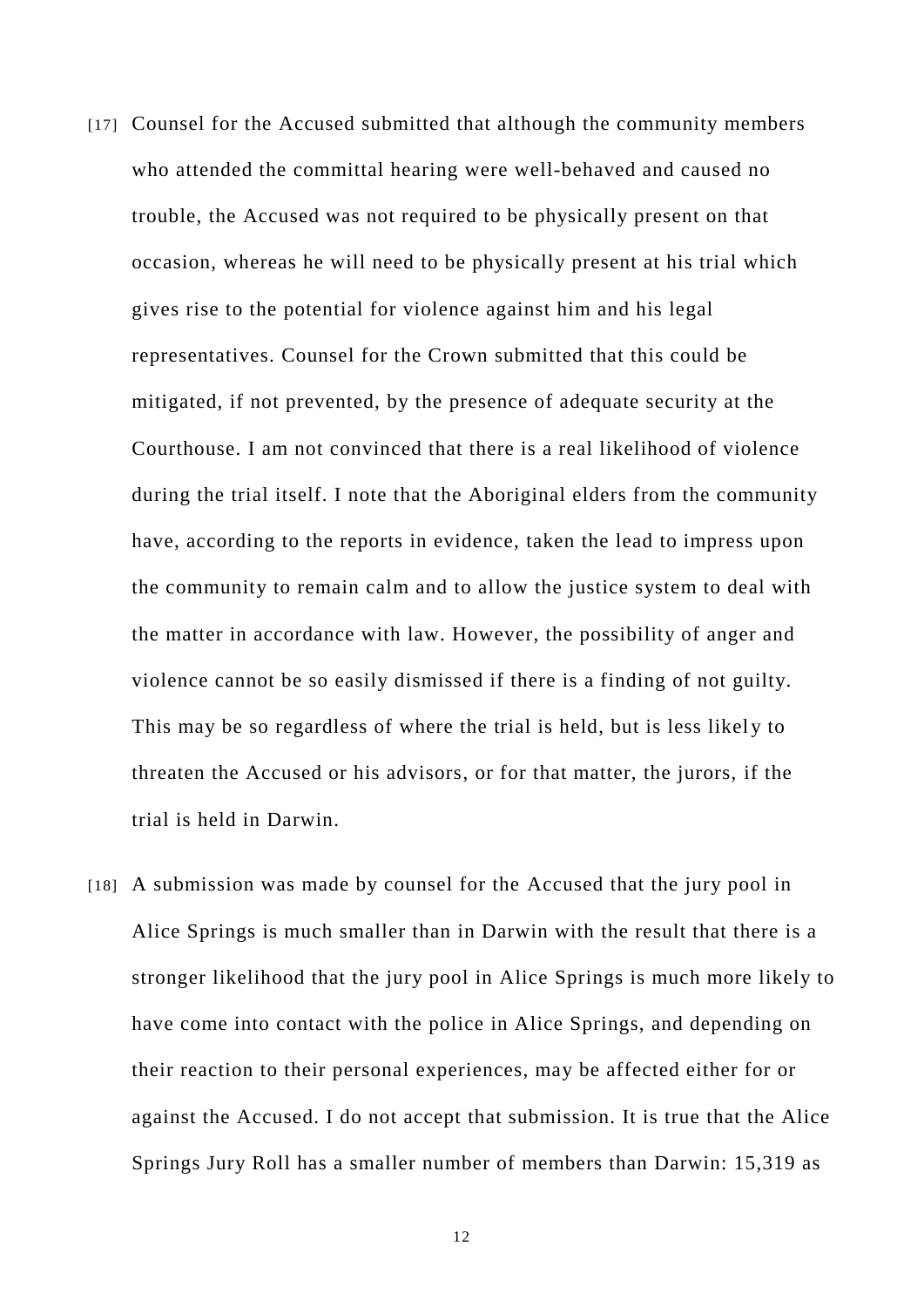against 78,891. But the pool is sufficiently large to ensure that an impartial jury can be selected. There are nevertheless some problems with the Alice Springs pool due to the make-up of the community generally. A trial for four weeks will cause significant disruption to many people who are selfemployed or who are engaged in specialised work and are therefore not easily replaceable. This is a major problem in small communities which often means, in my experience, that there are large numbers of the panel unable or unwilling to serve with the consequence that the pool is reduced in size and dominated by those who have retired, or are unemployed, or are stay-at-home parents or who are replaceable by their employers. This is less so in Darwin. However, I am not convinced that this is a sufficient reason to grant the application by itself.

[19] It was also submitted that there was a risk that a biased juror might find its way into the jury room because there was limited or no capacity for the Accused to trace the familial of people in the jury pool to determine which jurors are linked back to the Deceased. The jury panel does not include residents from Yuendumu, so the risk is limited to Alice Springs residents who might be related to the Deceased, either directly or through extended family members. For various reasons which are not necessary to consider here, the jury pool will be unlikely to have many people of Aboriginal descent amongst their numbers. In my experience, when an Aboriginal person is on trial, jury panel members who are connected with the Accused invariably seek to be excused. I expect that the same would apply when the